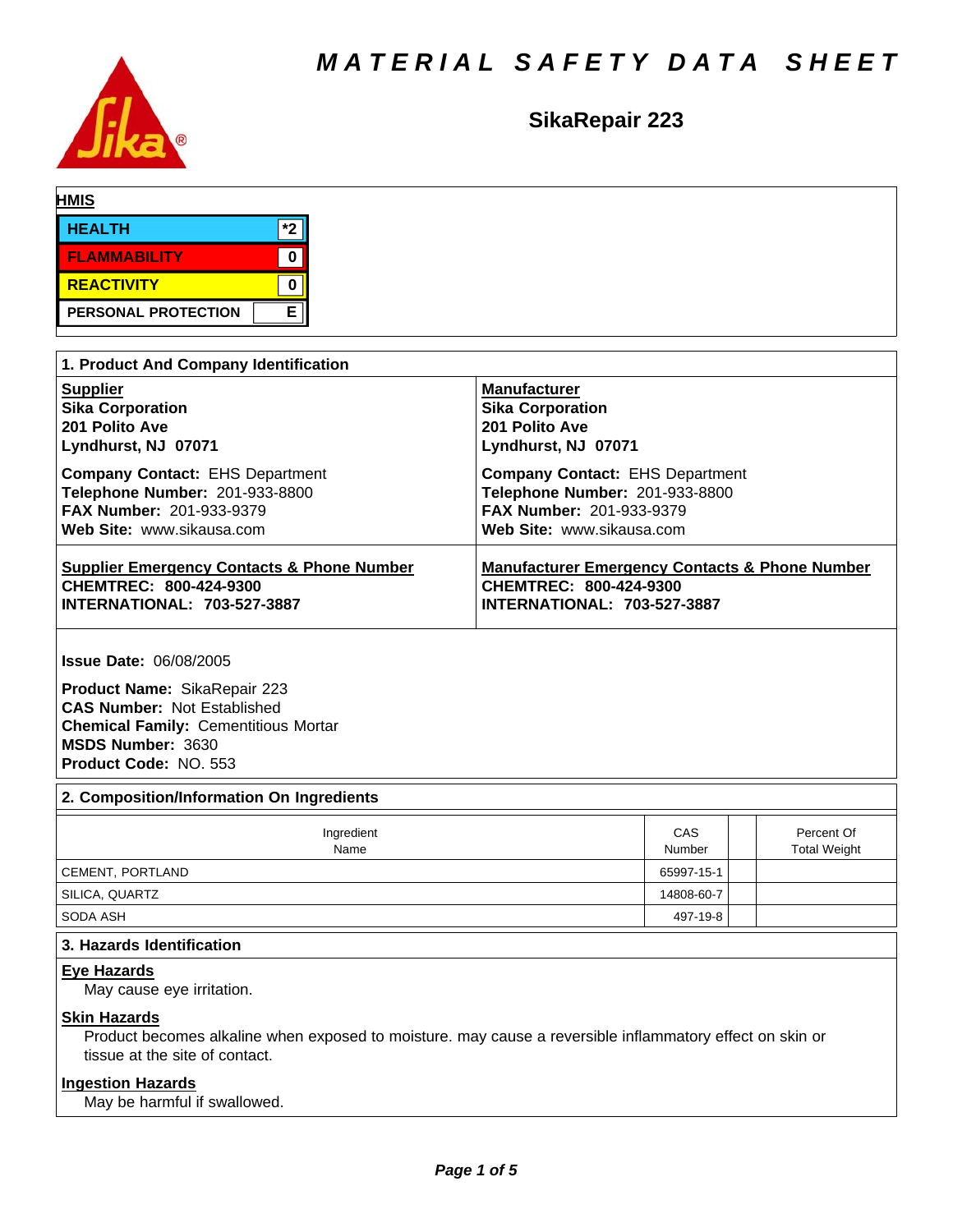# **SikaRepair223**

# **3. Hazards Identification - Continued**

# **Inhalation Hazards**

Breathing dust may cause nose, throat or lung irritation. Respirable crystalline silica can cause silicosis, a fibrosis (scarring) of the lungs. Silicosis may be progressive.

## **4.First AidMeasures**

### **Eye**

In case of contact, hold eyelids apart and immediately flush eyes with plenty of tepid water for at least 15 minutes. Get medical attention immediately if irritation develops and persists.

### **Skin**

In case of contact, immediately flush skin with soap and plenty of tepid water for at least 15 minutes. Get medical attention immediately if irritation (redness, rash, blistering) develops and persists.

# **Ingestion**

If swallowed, do not induce vomiting unless directed to do so by medical personnel.

### **Inhalation**

Remove to fresh air. If not breathing, give artificial respiration, seek medical attention.

# **5. Fire Fighting Measures**

**Flash Point:** >200 °F **Autoignition Point:** N/AV°F **Flammability Class:** NCMB **Lower Explosive Limit:** N/AV **Upper Explosive Limit:** N/AV

# **Fire And Explosion Hazards**

NONE KNOWN

# **Extinguishing Media**

Use the appropriate extinguishing media for the surrounding fire.

# **Fire Fighting Instructions**

In the event of a fire, firefighters should wear full protective clothing and NIOSH-approved self-contained breathing apparatus with a full facepiece operated in the pressure demand or other positive pressure mode.

## **6. Accidental Release Measures**

Avoid release to the environment. Using appropriate personal protective equipment (PPE), shovel material into waste containers taking care to minimize dust. Dampen if necessary to control dust. Vacuum clean dust with equipment fitted with High Efficiency Particulate Air (HEPA) filters.

# **7. Handling And Storage**

# **Handling And Storage Precautions**

Keep out of reach of children. Store in a cool, dry, well ventilated area. Keep containers tightly closed.

# **Work/Hygienic Practices**

Wash thoroughly with soap and water after handling.

### **8. Exposure Controls/Personal Protection**

### **Engineering Controls**

Use of a system of local and/or general exhaust is recommended to keep employee below applicable exposure limits. Refer to the current edition of "Industrial Ventilation: A Manual of Recommended Practice" published by the American Conference of Governmental Industrial Hygienists for information on the design, installation, use, and maintenance of exhaust systems.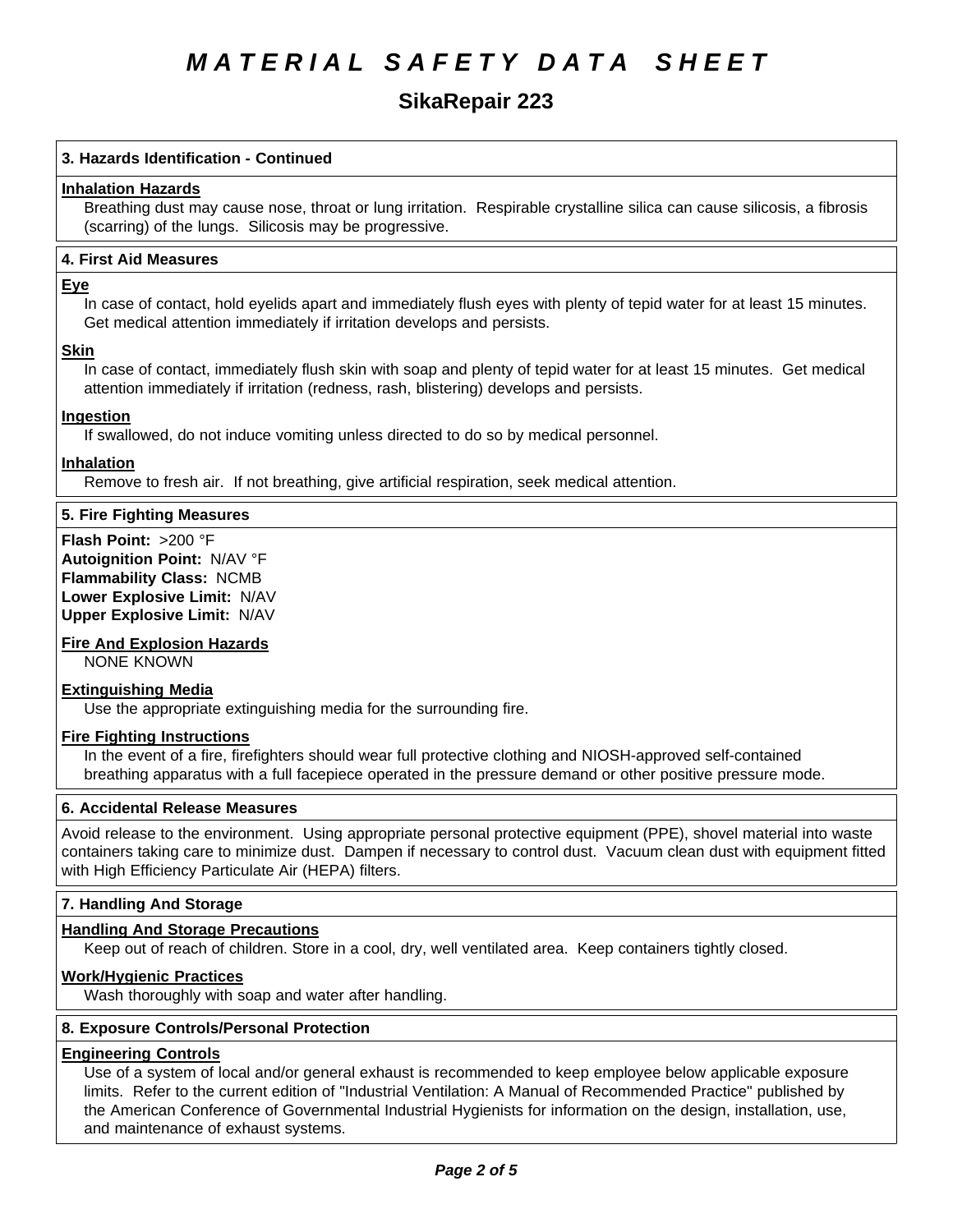# **SikaRepair223**

# **8. Exposure Controls/Personal Protection - Continued**

### **Eye/Face Protection**

Safety glasses with side shields or goggles.

### **Skin Protection**

Chemical-resistant gloves. Lab coat or other work clothing to prevent skin exposure (Long sleeve shirt and long pants). Launder before reuse.

# **Respiratory Protection**

A respirator protection program that meets 29 CFR 1910.134 requirement must be followed whenever workplace conditions warrant a respirator's use. In areas where the Permissible Exposure Limits are exceeded, use a properly fitted NIOSH-approved respirator.

## **Ingredient(s) - Exposure Limits**

CEMENT, PORTLAND ACGIHTLV-TWA-10 mg/m3 OSHA PEL-TWA - 15 mg/m3 (total dust) OSHA PEL - TWA - 5 mg/m3 (respirable dust) SILICA, QUARTZ ACGIH TLV-TWA 0.1 mg/m3 (Notice of Intended Change) ACGIH TLV-TWA 0.05 mg/m3 (Proposed) OSHA PEL-TWA 30/%SiO2+2 mg/m3 OSHA PEL-TWA 10/%SiO2+2 mg/m3 OSHA PEL-TWA 250/%SiO+5 mppcf SODA ASH ACGIH TLV-TWA:10 MG/M3 OSHA<sub>N/E</sub> NTP N/AP **IARC N/AP** 

### **9. PhysicalAnd Chemical Properties**

#### **Appearance**

Gray granular powder

### **Odor**

**ODORLESS** 

**Chemical Type:** Mixture **Physical State:** Solid **Melting Point:** N/AV°F **Boiling Point:** N/AV°F **Specific Gravity:** N/AV **Percent Volatiles:** N/AV **Percent VOCs:** 0% **Packing Density:** N/AV **Vapor Pressure:** N/AV **Vapor Density:** >AIR **Solubility: N/AV Evaporation Rate:** N/AV

### **10. Stability And Reactivity**

**Stability: STABLE Hazardous Polymerization:** WILL NOT OCCUR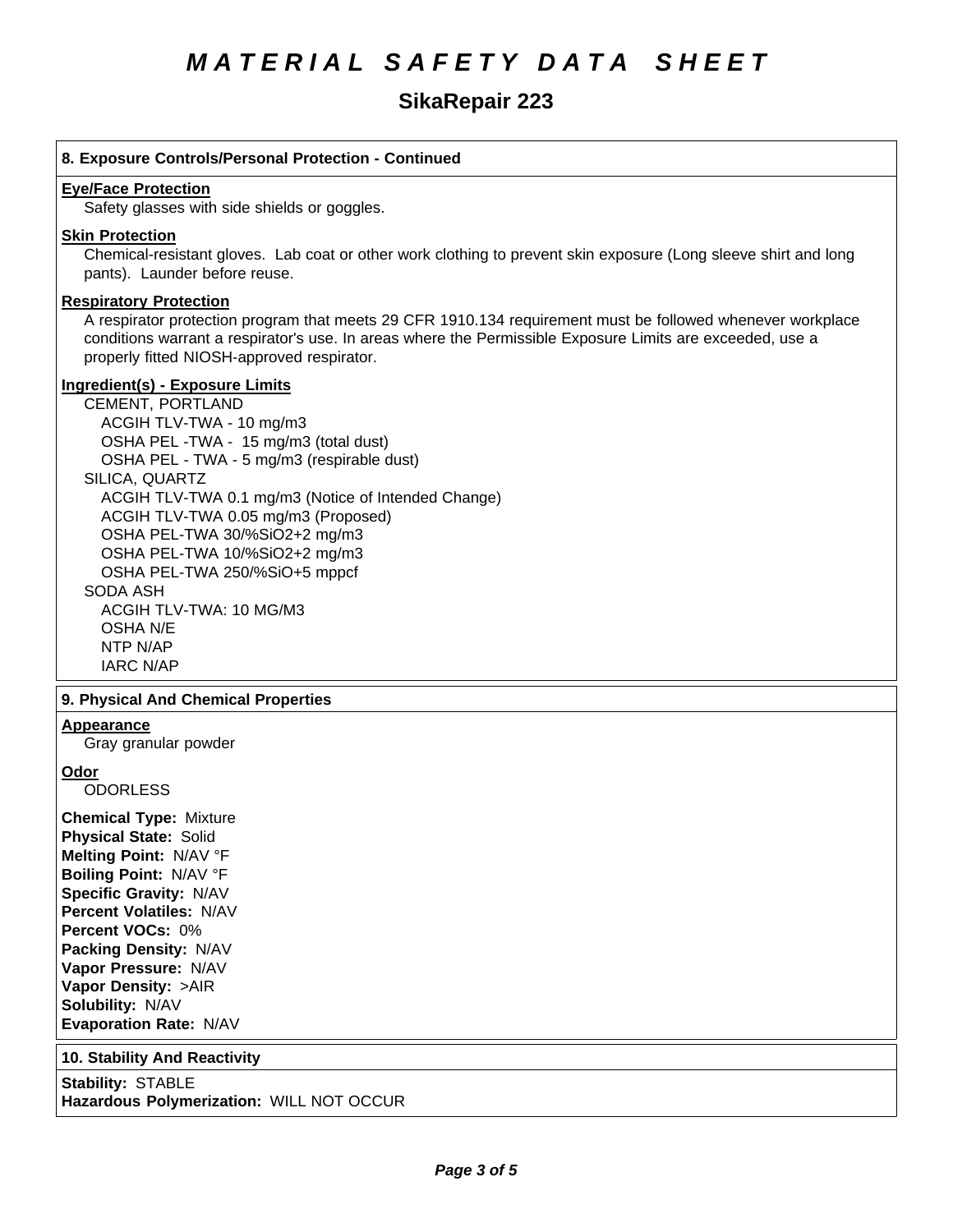# **SikaRepair223**

| 10. Stability And Reactivity - Continued                                                                                                                                                                                                                                                                                                                                                                                         |
|----------------------------------------------------------------------------------------------------------------------------------------------------------------------------------------------------------------------------------------------------------------------------------------------------------------------------------------------------------------------------------------------------------------------------------|
| <b>Conditions To Avoid (Stability)</b><br>None known                                                                                                                                                                                                                                                                                                                                                                             |
| <b>Incompatible Materials</b><br>Hydrochloric and Hydrofluoric acid                                                                                                                                                                                                                                                                                                                                                              |
| <b>Hazardous Decomposition Products</b><br>None known                                                                                                                                                                                                                                                                                                                                                                            |
| <b>Conditions To Avoid (Polymerization)</b><br>None known                                                                                                                                                                                                                                                                                                                                                                        |
| 11. Toxicological Information                                                                                                                                                                                                                                                                                                                                                                                                    |
| Ingredient(s) - Carginogenicity<br>SILICA, QUARTZ<br>NTP - Listed On The National Toxicology Program<br>Listed In The IARC Monographs                                                                                                                                                                                                                                                                                            |
| 12. Ecological Information                                                                                                                                                                                                                                                                                                                                                                                                       |
| No Data Available                                                                                                                                                                                                                                                                                                                                                                                                                |
| 13. Disposal Considerations                                                                                                                                                                                                                                                                                                                                                                                                      |
| Dispose in accordance with applicable federal, state and local government regulations. Waste generators must<br>determine whether a discarded material is classified as a hazardous waste. USEPA guidelines for the classification<br>determination are listed in 40 CFR Parts 261.3. Additionally, waste generators must consult state and local hazardous<br>waste regulations to ensure complete and accurate classification. |
| 14. Transport Information                                                                                                                                                                                                                                                                                                                                                                                                        |
| <b>Proper Shipping Name</b><br>Not Regulated by the US DOT                                                                                                                                                                                                                                                                                                                                                                       |
| 15. Regulatory Information                                                                                                                                                                                                                                                                                                                                                                                                       |
| <b>U.S. Regulatory Information</b><br>All ingredients of this product are listed or are excluded from listing under the U.S. Toxic Substances Control Act<br>(TSCA) Chemical Substance Inventory.                                                                                                                                                                                                                                |

# **SARA Hazard Classes**

Acute Health Hazard Chronic Health Hazard

# **State Regulations**

WARNING: This product contains a chemical known to the State of California to cause cancer, birth defects, or other reproductive harm.

# **Ingredient(s) - State Regulations**

SILICA, QUARTZ New Jersey - Workplace Hazard Pennsylvania - Workplace Hazard California - Proposition 65 Massachusetts - Hazardous Substance